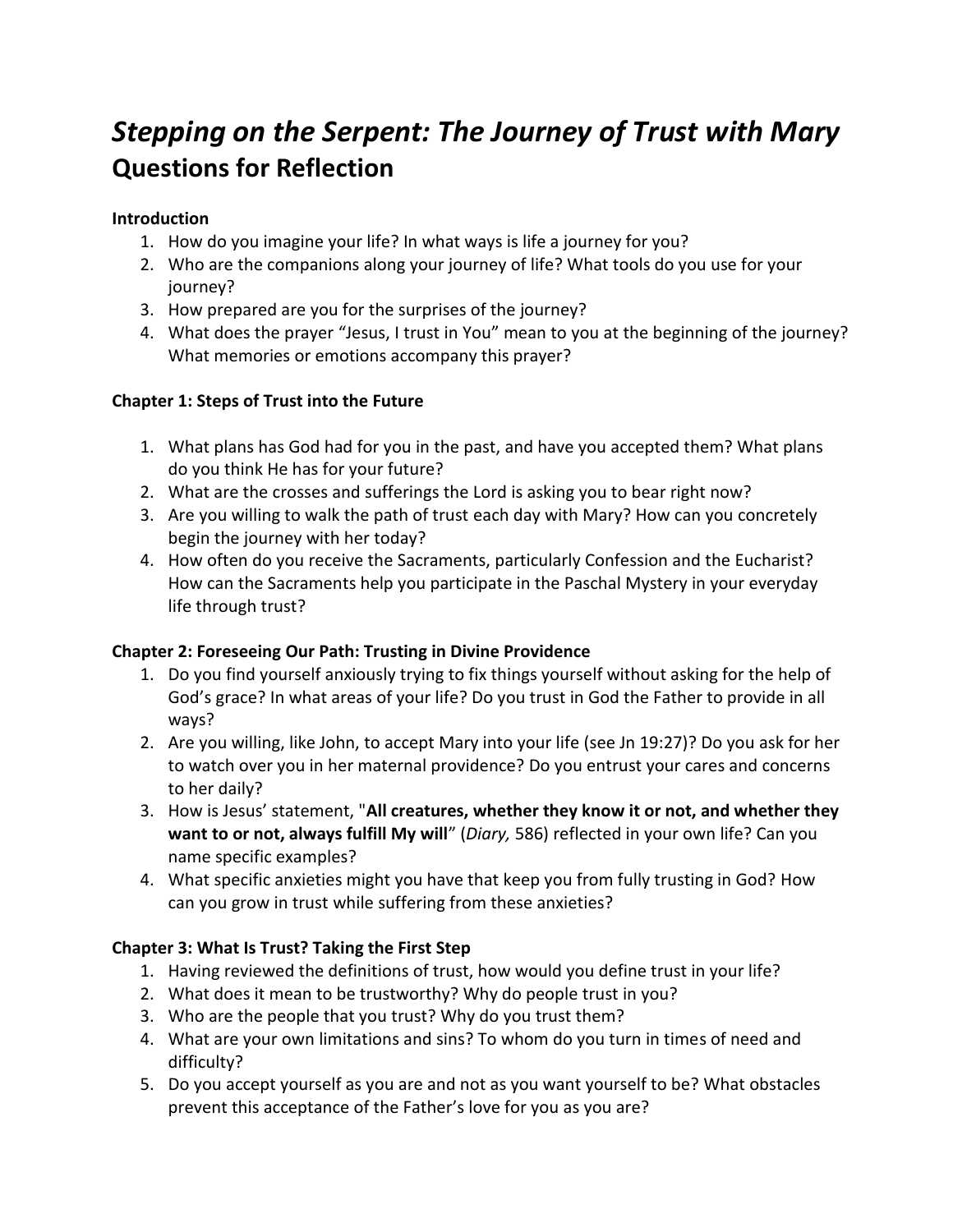- 6. Do you trust that the Father can transform you into a saint by the power of His Mercy? How can this happen?
- 7. How can you be vulnerable with others and before God to create bonds of trust and intimacy?

### **Chapter 4: Trust Is a Journey: Agreeing on the Destination**

- 1. Who is your favorite saint?
- 2. Have you ever seriously considered becoming a saint? Why or why not?
- 3. Is being worthy of entering Heaven a personal goal in your life? What are your priorities in life, and should they be reordered?
- 4. How do you define happiness? What is your heartfelt reaction to the reality that true, ultimate happiness is sharing in the life of the Triune God? What do you imagine that to be like?
- 5. How does your trust in God manifest itself in obedience to the Word of God in your life?

# **Chapter 5: Trust Is the Key to Heaven**

- 1. What role do the intellect, will, and emotions play in your own life? In what ways do you experience harmony or disharmony within yourself?
- 2. What role does dialogue play in your human relationships? How does the dialogue of love between the Father and the Son through the Holy Spirit manifest in your life?
- 3. How can you empty yourself in prayer of all the distractions and anxieties of life? How can you recognize the Word spoken by the Father in the silence of the Holy Spirit?
- 4. Do you focus too much on *bios*, or is *zoe* your goal in life? How so?

#### **Chapter 6: Stepping on the Serpent of Acedia**

- 1. When do you tend to trust in yourself and your own experiences? When do you trust others? How do you place your trust in the Word of God in your daily life?
- 2. How strong is your desire to have a relationship with God? How does this desire manifest itself?
- 3. In what ways do you have a daily time to foster that relationship with God through communion and dialogue?
- 4. In what ways could you say that you are "fulfilled"? In what ways do you desire "something more"?

#### **Chapter 7: Stung by the Serpent of Distrust**

- 1. In what ways is distrust the root of sin?
- 2. How may God be moving you to trust in Him working through others (your spouse, coworkers, etc.)?
- 3. What are the things or who are the people in whom you place your trust rather than in God?
- 4. What does it mean to you that the Father's intention is to lead you to salvation? What does salvation mean to you?
- 5. How can you better remember the Father's intention of bringing you to Heaven when things seem to be going wrong?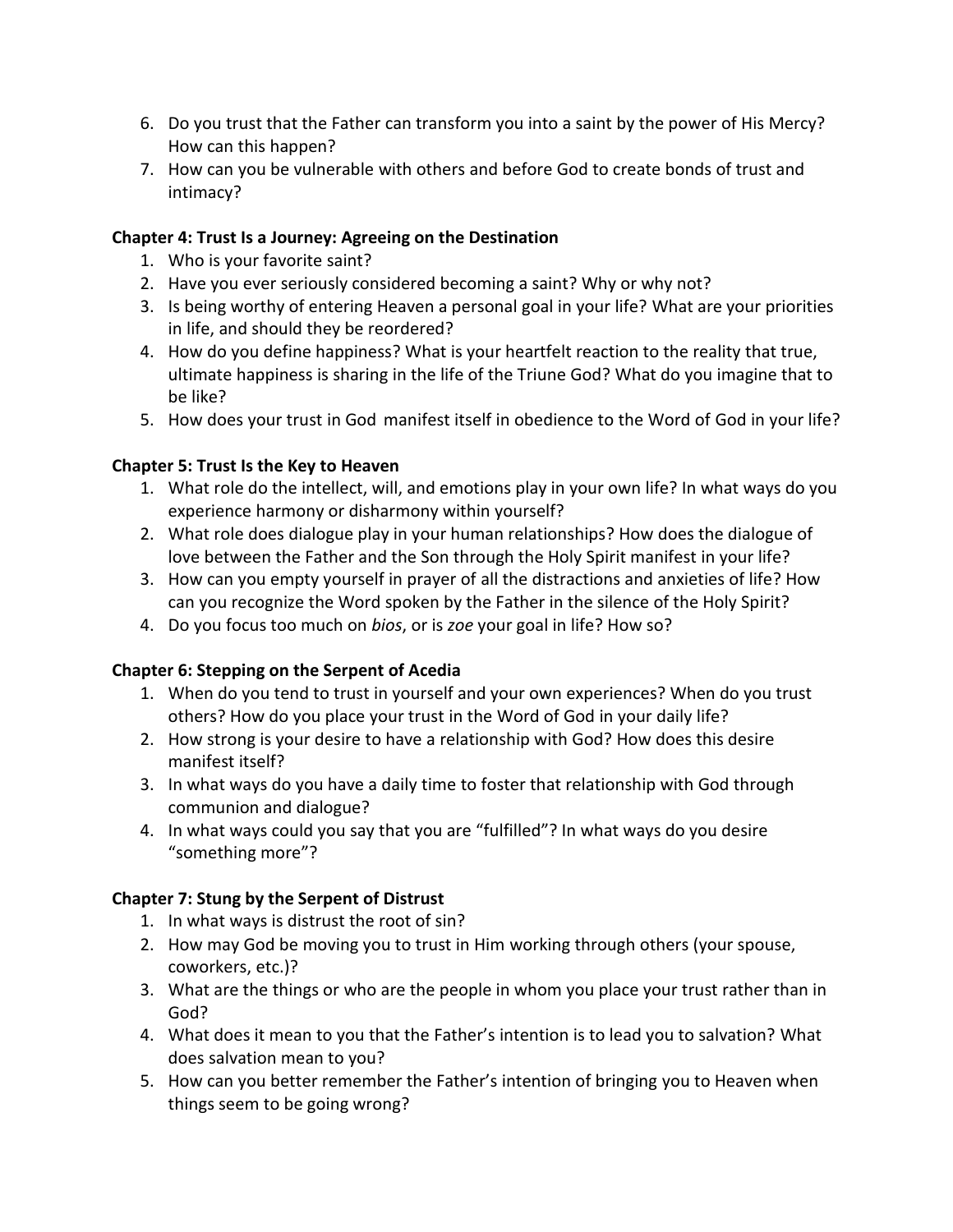6. What are the ways that Satan seeks to instill distrust in your heart? How can you counteract this?

# **Chapter 8: Vengeful or Good Father?**

- 1. How do you react when you fall into sin? What emotions fill your heart? What steps can you take to arise after having fallen?
- 2. Do you see God as your merciful Father, or do you fear His judgment?
- 3. How frequently do you receive the Sacrament of Reconciliation?
- 4. How aware are you of your own sinful behavior? Are you sometimes able to anticipate and stop short of doing it?
- 5. Do you make an Examination of Conscience a regular part of your day?

# **Chapter 9: Misery and Mercy**

- 1. In what ways can you remain humble before the Lord and seek His mercy?
- 2. What is your reaction to your own misery that is, to your own concupiscence or fallen state? How do you deal with it?
- 3. How can you trust in His mercy amid your own misery?
- 4. In what ways do you pretend to be better before God than you are and attempt to avoid the intimacy of Him knowing you in your sinfulness?
- 5. What are the motives for your practices of prayer or other devotions?
- 6. When do you most feel despair and hopelessness? What do you do in the face of such emotions so that they don't cause you to drown amid the storm?

# **Chapter 10: Mary, Our Model of Trust**

- 1. How can you relate to the suffering Mary endured in her life? How is she a model for you?
- 2. In what ways did wisdom and trust influence the vastly different decisions Mary made compared to Eve? How can you obtain that same wisdom so as to trust as Mary did? Where do you need wisdom in your life?
- 3. How do you discern the Father's will in your life? How often do you seek to discern His will?
- 4. In what ways do you say "amen" to the Father's will? Where do you still fail to say "amen?"

# **Chapter 11: The Challenges of Trusting like Mary**

- 1. What were some of Mary's challenges along the path of trust?
- 2. How do you see your own role in the salvation of souls? For whom do you feel responsible?
- 3. How often do you praise God? For what do you praise God? For what do you have difficulty praising Him?
- 4. In what ways are you pusillanimous or magnanimous?
- 5. In what ways does the Father empty you? How does He seek to fill you with His blessings?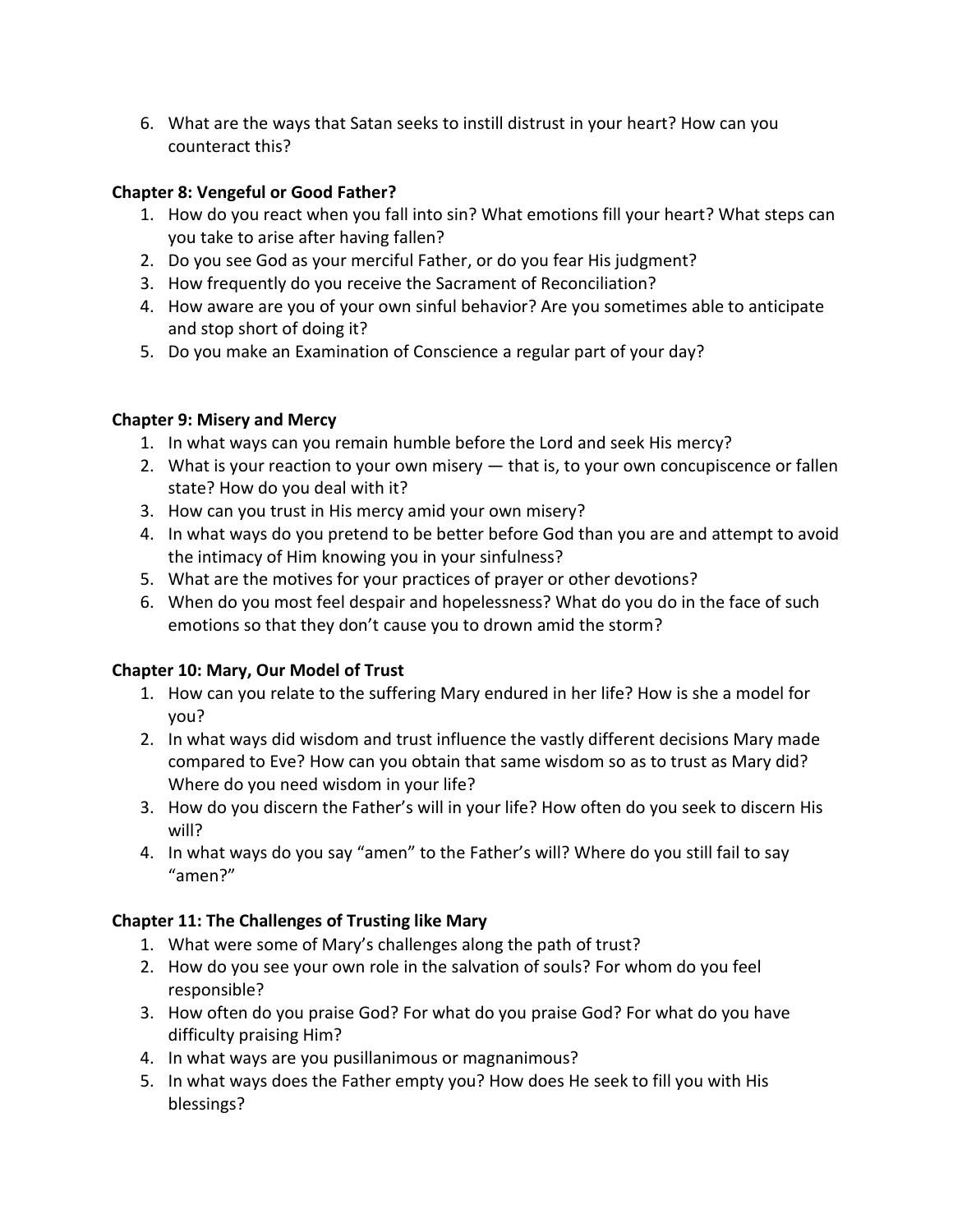#### **Chapter 12: The Infant Jesus: Healing Our Distrust**

- 1. What is your reaction to Jesus as an infant in the manger? How can you permit Him to draw near to you and snuggle next to your Heart? In what ways does He want you to draw near to His Heart?
- 2. In what ways did Mary give her Son to others from His infancy to the Cross? How might you imitate her?
- 3. In what ways are you like Martha or Mary or both (see Lk 10:38-42)? When do you sense the Lord might be inviting you to let go of work to simply rest at His feet to receive His Love?
- 4. When do you experience boredom in your life? In what ways might you tire of receiving God's love and close your heart because you want to "do something else"?

#### **Chapter 13: Trusting like a Child: Embraced by the Father**

- 1. In what ways do you turn away or hide from the Father when you sin?
- 2. What are the wounds that keep you from embracing the Father or others in your life?
- 3. When are you afraid to go directly to the Father? How often do you turn to Mary as your Mother and seek her intercession?
- 4. In what ways have you felt the comfort of Mary's presence? When do you need her presence the most in your life?
- 5. In what ways do you find it easy or difficult to accept your own poverty (sinfulness, weaknesses, or even economic poverty)? Are you able to extend that acceptance to others in their poverty?

#### **Chapter 14: Trust Amid Poverty**

- 1. How does Jesus' injunction to seek first the Kingdom of God manifest itself in your life?
- 2. When did you ever feel you "did enough" for God? How do you desire to receive and give "more" for the greater glory of God?
- 3. How aware are you of Jesus entrusting Himself entirely to you in each Holy Communion? How deliberate are you in entrusting yourself and everything in your life into His hands?
- 4. Who is the one "master" whom you serve? Are there competing "masters"?
- 5. In what ways do you entrust yourself to your spouse and your family? What are some ways in which you still hold back, not loving them as Jesus has loved you?

# **Chapter 15: Trust as the Door of Faith**

- 1. How real is Jesus' power over sin, death, and suffering to you in your daily life? Are the miracles of the Gospel only past events, or do you believe that God's power is at work even today? Where do you see it at work?
- 2. How is the Lord asking you to have radical trust like Abraham? What is your "Isaac" that He asks you to entrust to Him?
- 3. In what ways is Mary a woman of hope? Where do you need such hope in your life, and how can you imitate her?
- 4. When does it seem that the wine the *joie de vivre*  runs dry in life? To whom do you turn for help in those moments? How often do you bring those empty jars to the Lord to be filled with His mercy?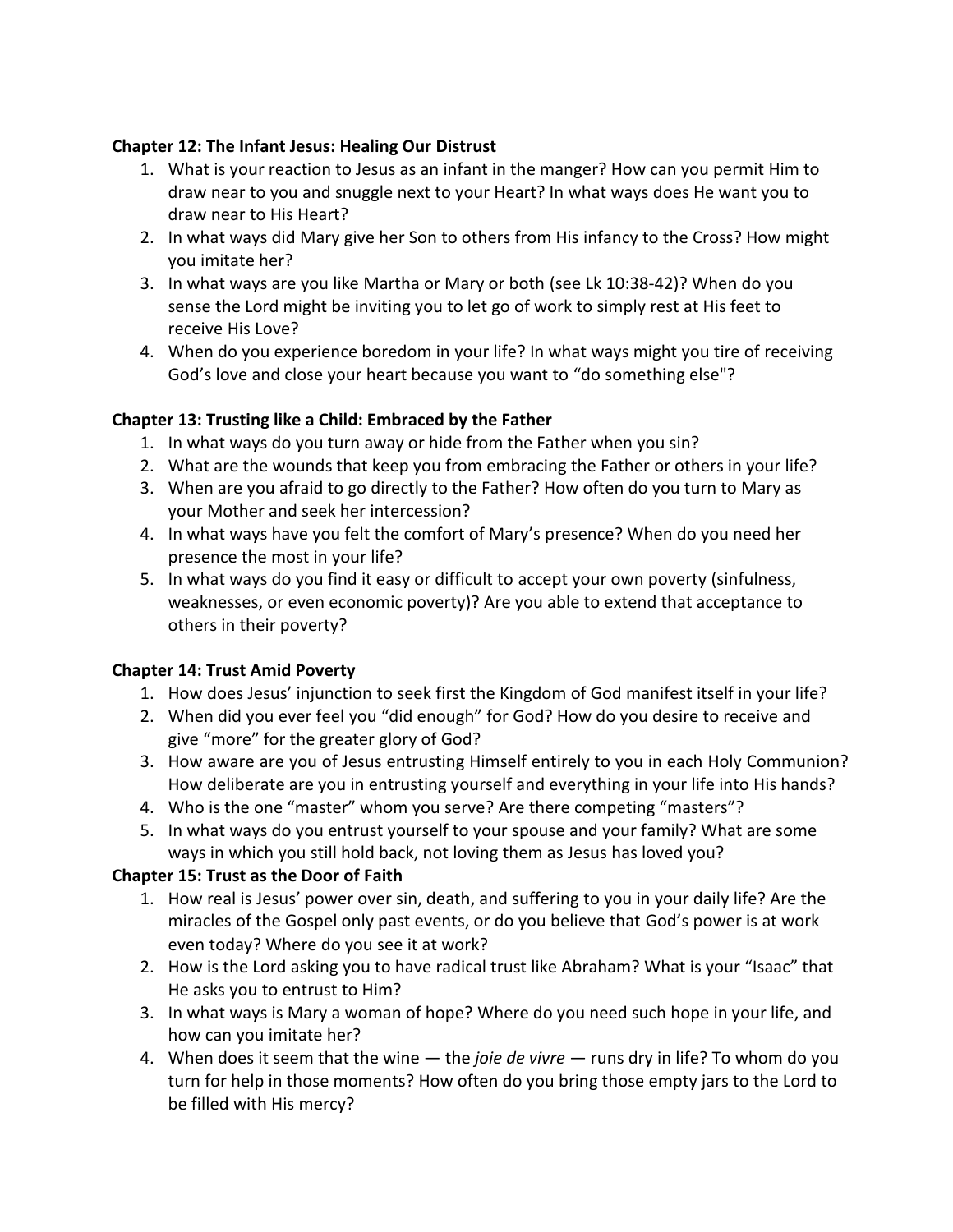5. For what blessings are you grateful in your life? How often do you give thanks to God each day? Do the Father's blessings lead you to rejoice in the goodness of God Himself?

# **Chapter 16: Trust and Salvation**

- 1. What kind of faith amazes Jesus? How would you describe your faith?
- 2. What is the healing that you seek from the Lord? How does faith itself provide healing in your life?
- 3. How do you experience Jesus' love and mercy in relation to your misery? How often do you seek His healing when faced with suffering?
- 4. What is the greatest evil in your life? Why is sin the greatest evil?
- 5. In what ways is Mary inviting you to "do whatever He tells you"?

# **Chapter 17: Walking on Water**

- 1. When are the times in your life when you had to walk on water? Who walked with you?
- 2. What did you focus upon in those difficult times? What kept you steady as you took steps of trust? Like Peter, have you ever been distracted and fallen into fear, taking your eyes off Jesus?
- 3. When has Jesus seemed to be asleep in your "boat"? What is your reaction to Him?
- 4. In what ways do you value the Church as the "boat" in your life? In what ways do you need to leave the false "boat" of your securities to walk on water toward Jesus?

# **Chapter 18: Calming the Storm**

- 1. In what ways do you experience wonder and awe before the Lord? How much time do you spend simply adoring Him, admiring His majesty and love? What does it mean to truly know the Lord?
- 2. Are you aware of Jesus dwelling deep within you through Baptism and faith? What difference does His presence make?
- 3. How can you trust Jesus, especially amid the storms in your life? How often do you thank and adore Him, even amid the storm?
- 4. Have you ever felt Mary's presence amid a storm? How has she helped you walk upon the stormy waters toward her Son?

# **Chapter 19: The Zenith of Trust**

- 1. When you ask the Father for help in time of trouble, has He ever not responded? Did He respond in a way you did not intend? When has He seemingly not solved problems?
- 2. Have you ever turned away from the Father when He doesn't seem to answer your prayers or His answers are not what you expect?
- 3. In what ways do you sin in choosing life in this passing world over death with Christ and new life with God?
- 4. What is the connection between Jesus' suffering and His Resurrection? How is suffering connected to love, and why is suffering necessary? In your own life, how does suffering lead you to new life?
- 5. When you ponder the Passion of Christ, how do you see the role of the serpent? How do you see his role in the suffering in your own life?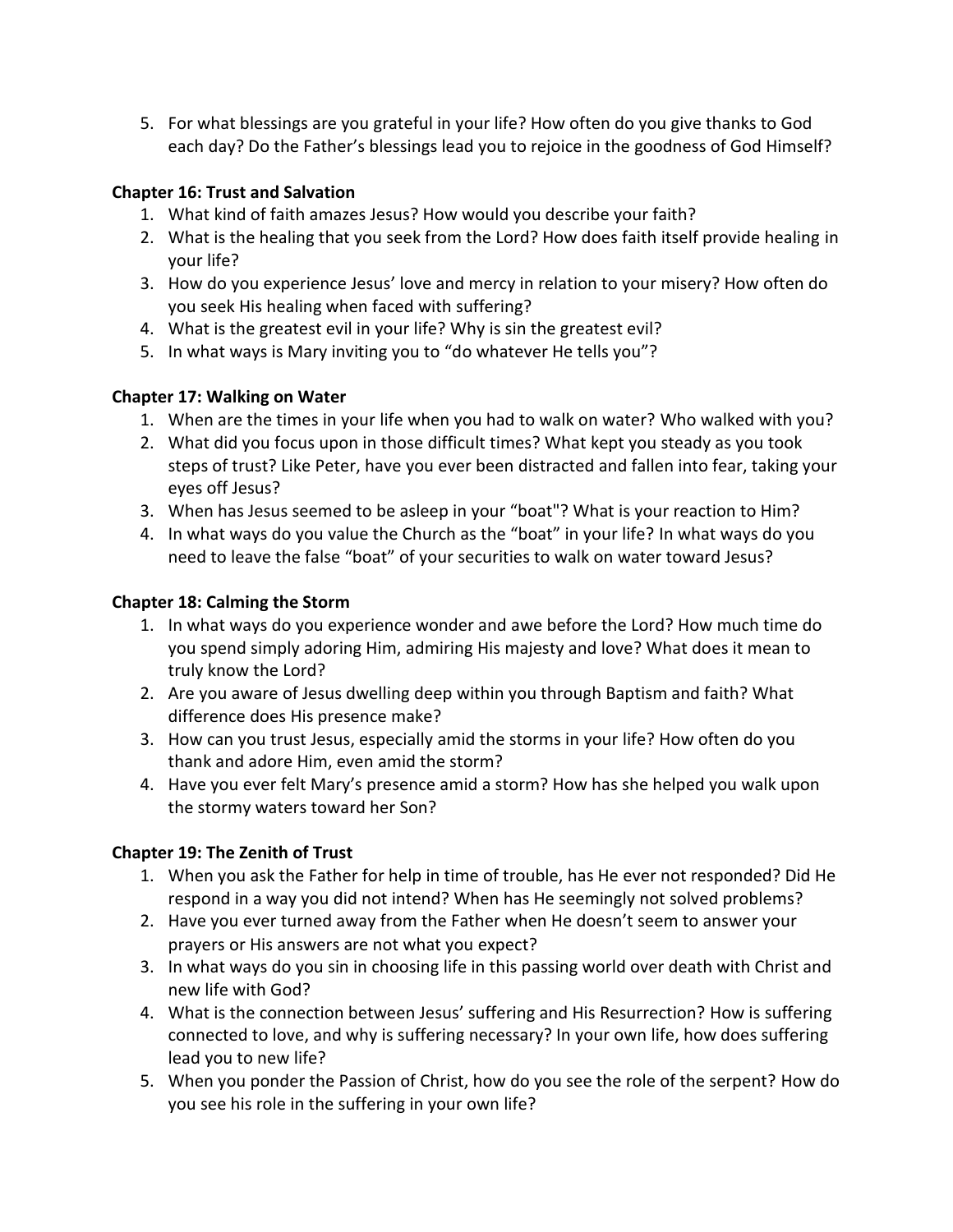### **Chapter 20: Crucified Trust**

- 1. How strongly do you believe that whatever crosses and sufferings we have in this life will pale in comparison to the glory of Heaven?
- 2. How do you already experience the new life of the resurrection even when you're at the Cross?
- 3. How often do you meditate upon the Passion of Christ? What is your emotional reaction when faced with the crucified Body of Jesus, wounded by your sins? How aware are you of His love, which is stronger than sin and death?
- 4. How willing are you to suffer crosses voluntarily for love of Jesus? What are the crosses in your life?
- 5. How has Jesus loved you? In what ways do you love others as He has loved you?
- 6. What does the pierced Heart of Jesus mean to you?

# **Chapter 21: Trust at the Cross with Our Lady**

- 1. What would it be like for you to stand at the foot of the Cross with Mary? How would you feel?
- 2. Are you willing to stay there at Calvary, or do you want to flee as did the Apostles?
- 3. Have you ever experienced contradiction between what you believe and what you experience? How does Mary help you to stand in faith, even when it seems that God's promises aren't true?
- 4. How can you "walk by faith, not by sight" (2 Cor 5:7) in moments of darkness?

#### **Chapter 22: Waiting in Trust for the Answer**

- 1. How can you regularly find time to be with Jesus (especially in the Blessed Sacrament) and fix the eyes of your soul upon Jesus?
- 2. How do self-seeking and self-giving manifest themselves in your life?
- 3. What does it mean that the Father will fulfill His promises in His own way and in His own time?
- 4. How are impatience, anger, bitterness, and frustration revealed in your life when you don't get your way?
- 5. What are pride and meekness, and how do they manifest themselves in your life?

# **Chapter 23: Trust Amid Abandonment**

- 1. Has abandonment been a factor in your life? What is it like when you feel abandoned?
- 2. What does it mean to entrust yourself into the Father's hands even amid abandonment? How does such trust help? What do Jesus' words, "Into your hands, Father, I commend my spirit" (see Lk 23:46) mean to you?
- 3. In what ways have you seen the Father draw good out of evil and suffering?
- 4. What is it like to gaze upon Jesus after having sinned? What do you expect His reaction to be?
- 5. How often you do shed tears for your sins like Peter?
- 6. Have you experienced Mary's presence during the Mass or in Adoration? What difference can Mary make for you in how you understand this Sacrament?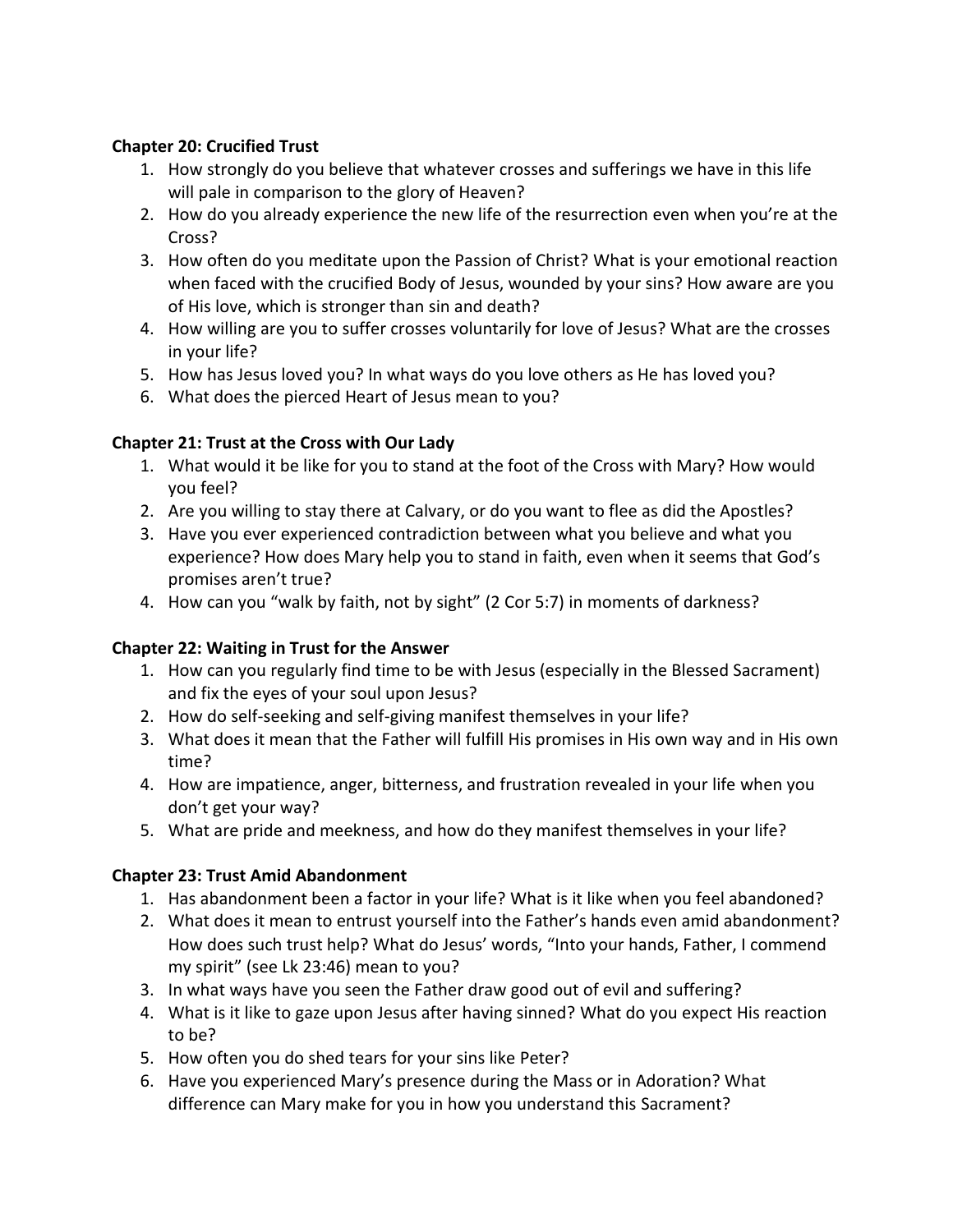#### **Chapter 24: The Reward of Trust**

- 1. What is the "will" you think of when you say, "Thy will be done?" What adjectives would you use to describe the Father's "will"?
- 2. In what ways are you a slave to sin?
- 3. How is the difference between suffering in slavery to sin and suffering for Christ experienced in your life?
- 4. In what circumstances have you been aware of the surpassing power of God in the Holy Spirit?
- 5. How do you embrace the Cross? How can you willingly accept suffering so as to unite with Jesus and so prepare to share in his glory? How often do you offer your sufferings to the Father with Jesus?

#### **Chapter 25: Trust as Spiritual Worship**

- 1. In what ways do you participate in spiritual worship in your daily life?
- 2. Is your participation at Mass primarily exterior? In what ways can you deepen your interior participation in the self-sacrifice of Christ on Calvary at Mass?
- 3. What parts of your heart and life do you need to be transformed by the Holy Spirit at Mass?
- 4. What role does gratitude play in your life and worship? How can your entire life become a "Eucharist" or thanksgiving to the Father?
- 5. How do you keep the Sabbath holy?

#### **Chapter 26: The Courage to Trust**

- 1. What are the consequences of trust and distrust in your own life? When does trust require courage, and where do you find that courage?
- 2. How willing are you to obey the Father's will and align your will with His at each moment?
- 3. What or whom do you love and not count the cost? Where do you still count the cost?
- 4. How do you feel about the possibility of being a martyr and giving everything, even to the point of being willing to surrender your very life, for the Father?

# **Chapter 27: Trust in the Father's Will**

- 1. How do you listen to and discern the Father's will?
- 2. How often do you consciously invite the Holy Spirit into your daily life? What areas of your life need to be touched by the Holy Spirit?
- 3. How capable are you of giving thanks to the Father even in adversity? In what ways can you sing your own Magnificat with Mary?

#### **Chapter 28: The Weapon of Trust**

- 1. How do you view the state of evil in the world and the battle for the salvation of souls today?
- 2. What roles do the world, the flesh, and the devil play in your life?